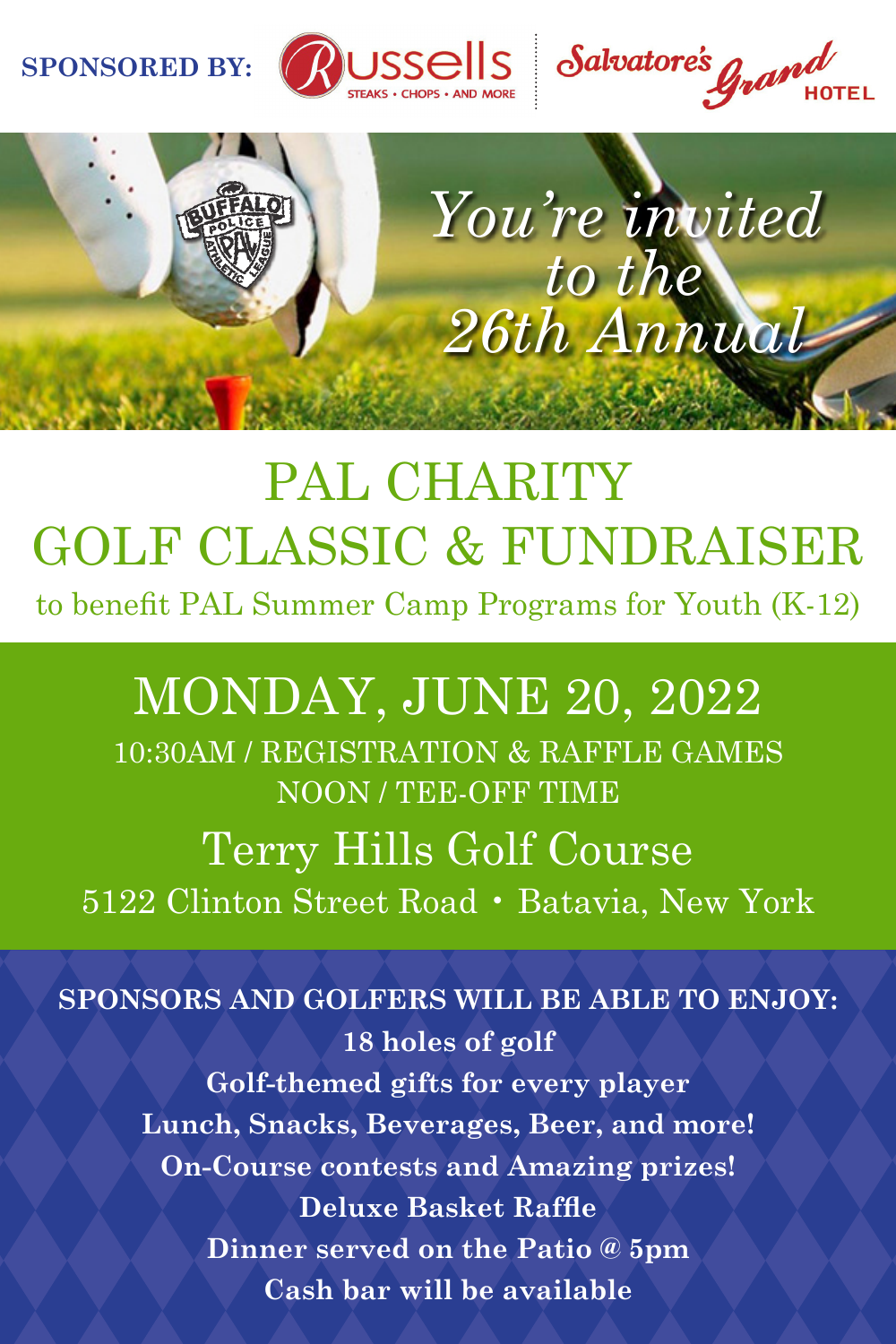**SPONSORED BY:**



**26TH ANNUAL PAL CHARITY GOLF CLASSIC** & Fundraiser to benefit PAL Summer Camp Programs for Youth (K-12) MONDAY, JUNE 20, 2022

| <b>REGISTRATION &amp; RAFFLE GAMES:</b>             | $10:30~\mathrm{AM}$ |
|-----------------------------------------------------|---------------------|
| <b>SHOTGUN START:</b>                               | <b>NOON</b>         |
| <b>ON-COURSE LUNCH @ THE TURN:</b>                  | $12 - 2$ PM         |
| Burgers, Beef on Weck, Hot Dogs, Cookies, and Chips |                     |

#### *Golf Contests, Prize Giveaways, Snacks, Refreshments, and an on-course Keg throughout the day!*



TITLE<sub>1</sub> SPONSOR 3 Foursomes



SPONSOR 2 Foursomes



PER **\$175 \$250**

GOLFER

TEE & GREEN **SIGN** 

### **Sponsor and Player Registration Deadline SUNDAY, JUNE 5, 2022**

**Questions about Sponsor tiers & benefits can be emailed to: jsperry@city-buffalo.com**



#### POLICE ATHLETIC LEAGUE OF BUFFALO, INC.

65 Niagara Square, 21st Floor • Buffalo, New York 14202 Phone: 716-432-1850 • bufffalopal.com

Police Athletic League of Buffalo, Inc. is a 501(c)(3) not-for-profit corporation. NYS Charity Registry #05-42-31 Federal Tax ID #16-1468698